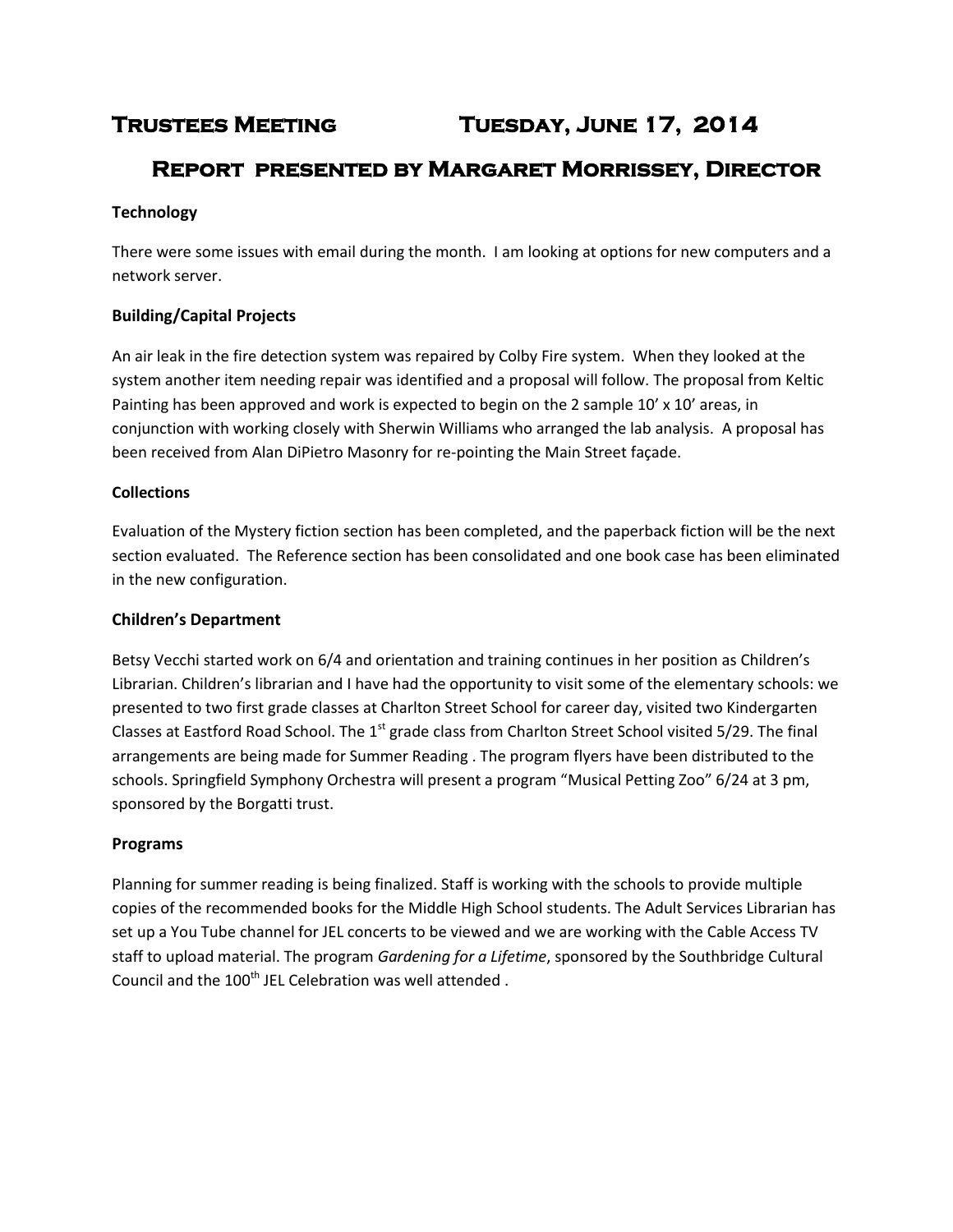#### **Media and Social Media**

The Southbridge Evening News continues to promote the events in the paper. A few of the recent programs were taped by the Southbridge Cable TV and are being broadcast. There are 484 fans on Facebook. There are 1517people signed up to receive the monthly eNewsletter.

# **Meetings/Outreach**

I visited Family Health Center at their new facility. I attended the ARIS training offered by the MA Board of Library Commissioners on 6/9, at Worcester Public Library and the Urban Library Directors round table 5/30 at Worcester Public Library.

# **FOJEL**

The 9<sup>th</sup> Annual Artful Friends exhibit is on display – patrons may purchase tickets at the Information Desk throughout the month, \$5 for 25 chances, the proceeds is used by the Friends to sponsor programs at JEL. At the request of FOJEL we are going to change around the location of the sale book carts on the lower level, in an attempt to promote the books and increase the sales. The Artful Friends concert on 6/5 featuring musicians Mark Mandiville and Rainne Richards was well received.

#### **Gifts**

A selection of end tables, plant stands and two items for the Garden Room have been donated by the estate of Florida Tarquinio.

#### **Grants**

Another grant was awarded by the Borgatti Trust through the Greater Worcester Community Foundation of \$1,000 for Children's Programs.

#### **Research**

I continue to work with a researcher to find information and an image of Maximilienne (Lienne) Tétrault – a French Canadian resident who was awarded a Ph.D from the Sorbonne in 1939.

#### **Staffing**

Student page Matt Mrazik has been accepted into the Massachusetts Math and Science Academy, part of WPI and will start there in the fall. Congratulations Matt!

#### **Training**

Adult Services Librarian attended group training for the new Town Hall website on Wednesday, 5/28 and attended a webinar on upcoming upgrades to the Envisionware software on Thursday, 5/29.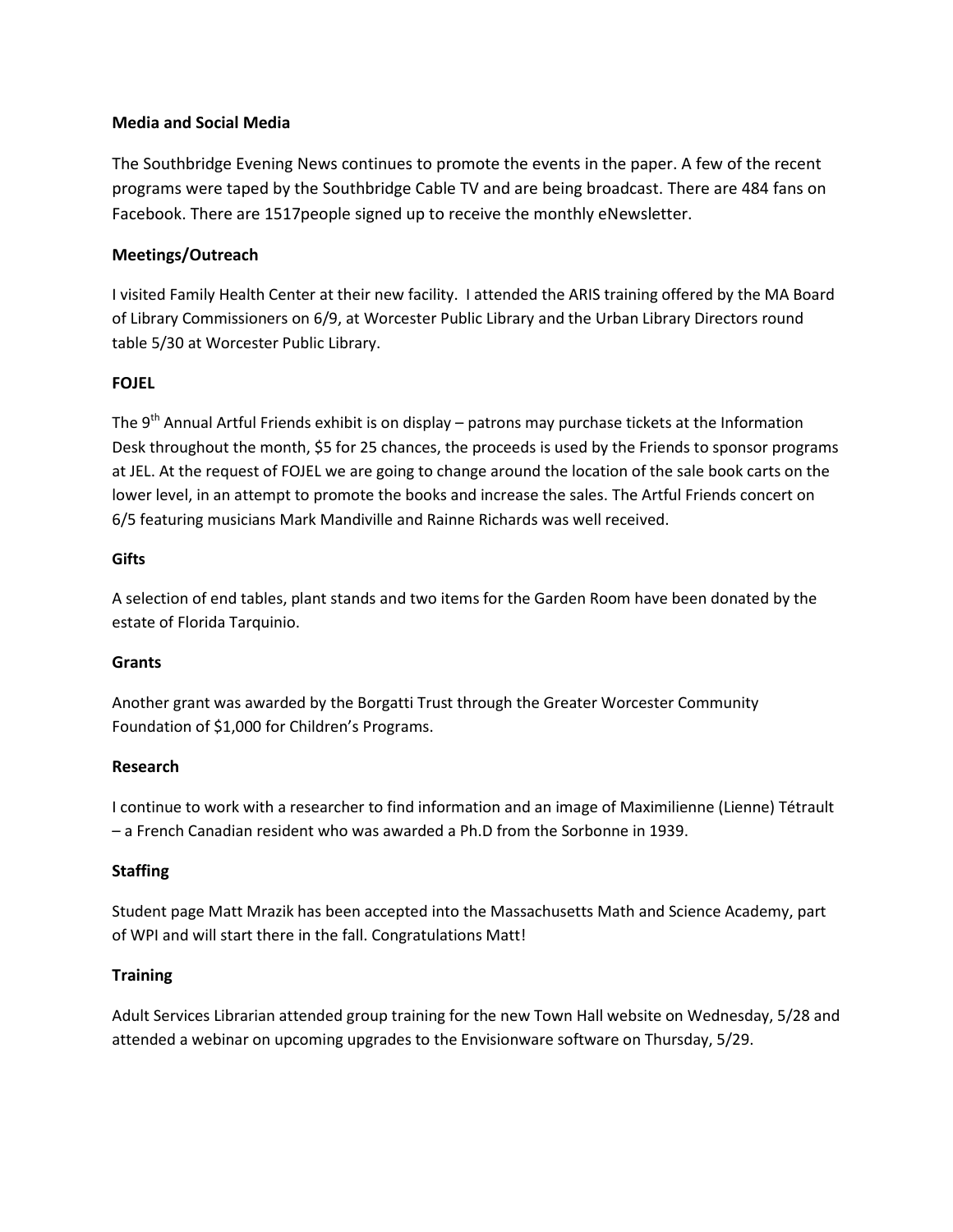#### **Trustees Appointments**

I am working with the Town Manager's staff to have the JEL board appointments back on a 3-year cycle.

# **Volunteers/Tax Abatement**

Gay Roberts has started as a tax abatement staffer, bringing the total to 6 personnel from this program.

# **Centennial Events**

In the process of having the 100<sup>th</sup> footage recorded by the Southbridge Cable TV staff available on You Tube. Ashley has set up a channel dedicated for the library.

# **Digitization/Preservation**

Digital Librarian from Worcester Public Library and I are participating in a program through the Digital Public Library of America (DPLA) and we reviewed the JEL collection this week for a future exhibit. Mindy Ernst-Fournier allowed me to make a scan copy of a photograph of Le Voyage de Berluron from November 1928.

| Month of June   | Artful Friends - group show                                                                                                                       | During Library Open        | Main Hall       |
|-----------------|---------------------------------------------------------------------------------------------------------------------------------------------------|----------------------------|-----------------|
| Exhibit         | Fundraiser for Friends of JEL                                                                                                                     | Hours                      |                 |
| Monday 23       | Pajama Story Time                                                                                                                                 | 6:30 p.m. $-7:30$ p.m.     | Children's Room |
| Monday 30       | <b>Vick and Sticks</b>                                                                                                                            | 6:30 p.m. $-7:30$ p.m.     | Children's Room |
| Tuesday 17,24   | Knitting with Sonya                                                                                                                               | 10:30 $a.m. - 12$ noon     | Reading Room    |
| Tuesday 17      | <b>Board of Trustees</b>                                                                                                                          | 12 noon                    | Mills Room      |
| Tuesday 17,24   | Lego Club                                                                                                                                         | $3 p.m. - 4:30 p.m.$       | Craft Room      |
| Wednesday 18,25 | <b>Crafty Wednesdays</b>                                                                                                                          | All Day                    | Children's Room |
| Wednesday 18,25 | Super Kids                                                                                                                                        | $10:30$ a.m. $-11:30$ a.m. | Children's Room |
| Thursday 22,29  | Lego Club                                                                                                                                         | $3 p.m. - 4:30 p.m.$       | Craft Room      |
| Thursday 19     | Jumpin' Juba*                                                                                                                                     | 6:30 p.m. $-7:30$ p.m.     | Reading Room    |
| Thursday 29     | Pride in Southbridge - Dale<br>LePage and James Dower 9 <sup>th</sup><br>Pride in Southbridge - The Burt<br>Bacharach Songbook Show-<br>JEL:100th | 6:30 p.m. - 7:30 p.m.      | Reading Room    |
| Friday 20, 27   | <b>Baby Time</b>                                                                                                                                  | $10:30$ a.m. $-11:30$ a.m. | Craft Room      |
| Saturday 24     | Lego Club (last Saturday open<br>until September)                                                                                                 | $10:00$ a.m. $-12:30$ a.m. | Craft Room      |